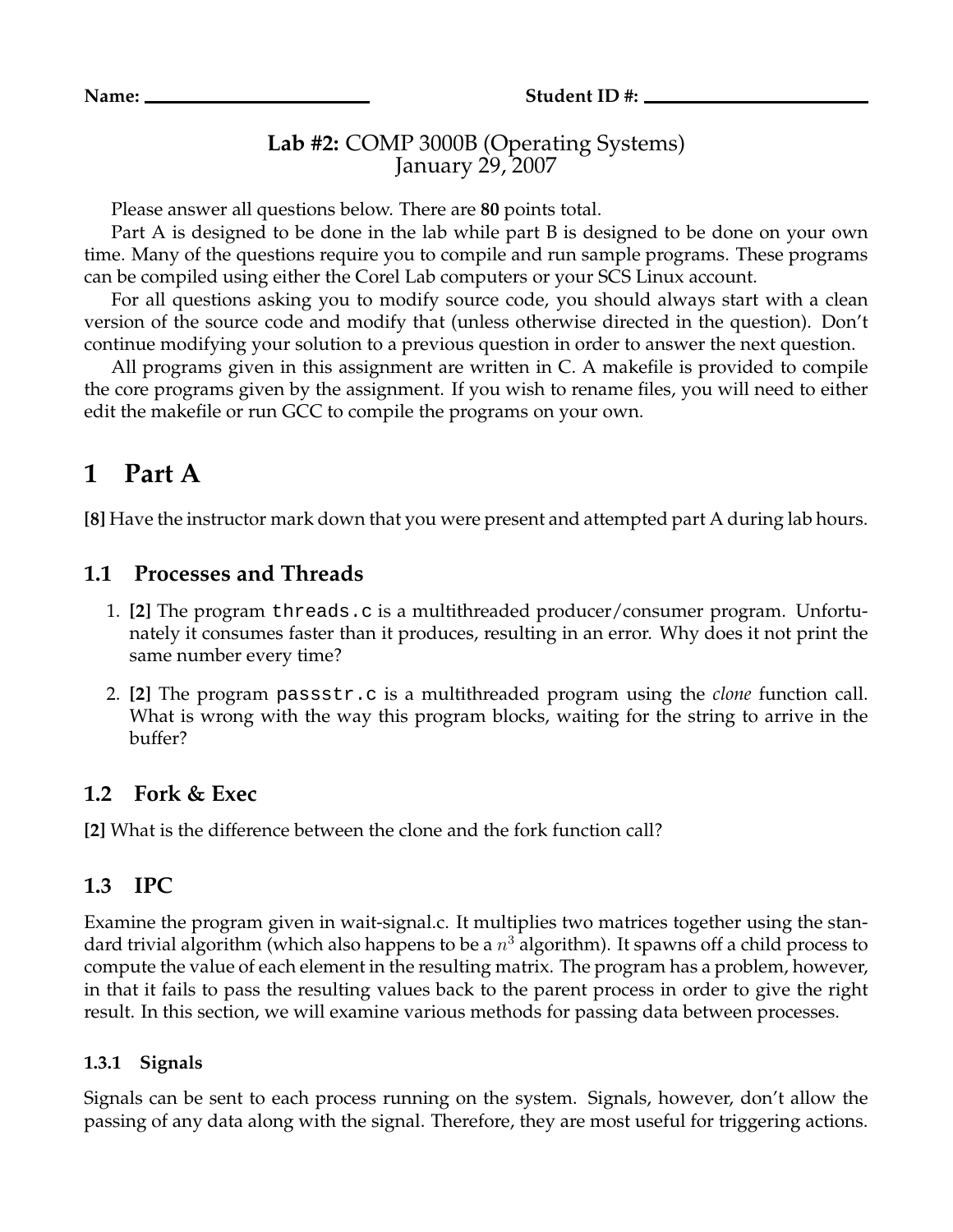- 1. **[1]** The kill command actually sends signals to processes. What signal does the kill command by default send to a process?
- 2. **[2]** Modify the *wait-signal-1.c* file to use the signal function to install the signal handler instead of the sigaction function call. You can have it install the child handler alt signal handler instead of the child handler signal handler. What line did you add to install the signal handler to child handler alt?
- 3. **[2]** Modify the *wait-signal.c* file to ignore the abort signal. What line did you have to add to do this?

### **1.3.2 Pipes**

Pipes (also called FIFO's) allow two processes to communicate through a file handle. One process writes data into a file handle and the other process can then read that data out through a related but different file handle.

1. **[2]** Compile and run *pipe.c*. Notice how data is sent through the pipe by writing to one end of the pipe in the child and reading from the other end of the pipe in the parent. Also notice how the message *Finished writing the data!* is never displayed on the screen. The problem has to do with the SIGPIPE signal. What is the problem?

### **1.3.3 Shared Memory**

- 1. **[1]** Shared memory regions are controlled by the kernel to prevent other processes from accessing the memory without permission. Like files in Unix, the shared memory regions are given read, write and execute permission. These permissions are specified in the call to shmget. Where in the arguments to shmget are the permissions specified?
- 2. **[1]** The permissions must be specified as a value. By reading the manpage of *chmod*, determine what the permission 0760 means.
- 3. **[2]** What number is going to be required in order for two processes owned by the same user to be able to read and write to the shared memory?

# **2 Part B**

## **2.1 Processes**

- 1. **[3]** From class, you know that the process descriptor contains numerous information about a running process on the system. The task structure in Linux is called struct task struct. By examining the source of the Linux kernel, determine what source file this structure is defined in. The grep command may be useful in locating the correct file.
- 2. **[7]** Figure 6.3 (page 213) in your textbook contains a list of common elements found in a process table. Determine at least one variable in the Linux task structure which is related to each element listed in Figure 6.3. You may omit address space and stack.